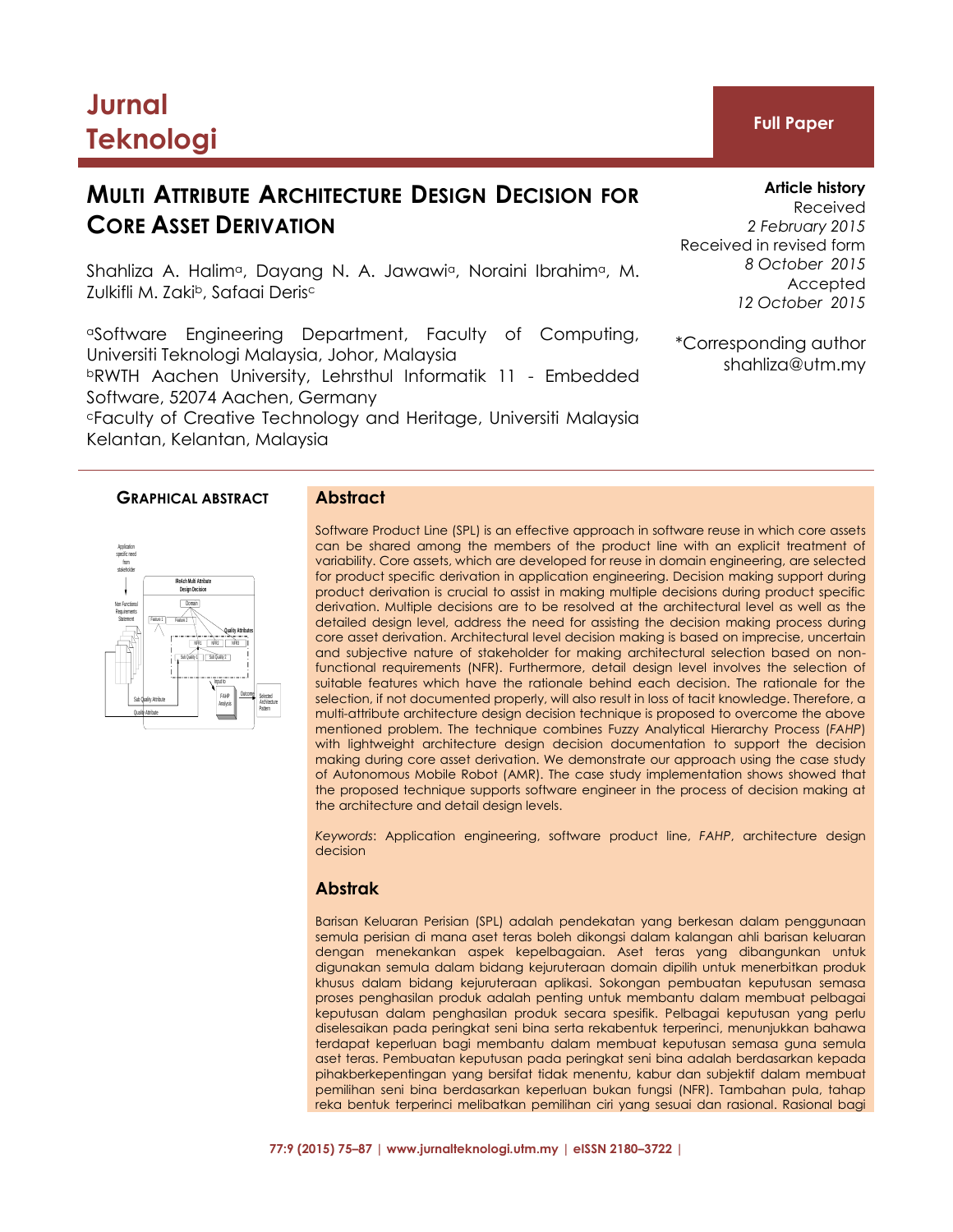pemilihan, jika tidak didokumenkan dengan betul, juga akan menyebabkan kehilangan pengetahuan tersirat. Oleh itu, teknik keputusan reka bentuk seni bina pelbagai attribut dicadangkan bertujuan untuk mengatasi masalah yang dinyatakan. Teknik ini menggabungkan *Proses Hierarki Analisis Kabur* (FAHP) dengan dokumentasi keputusan reka bentuk seni bina yang ringan untuk menyokong proses membuat keputusan ketika guna semula aset teras. Kami membuktikan pendekatan ini menggunakan kajian kes robot boleh gerak berautonomi (AMR). Pelaksanaan kajian kes ini menunjukkanteknik yang dicadangkan menyokong jurutera perisian dalam proses membuat keputusan pada peringkat seni bina dan peringkat reka bentuk terperinci.

*Kata kunci*: Kejuruteraan aplikasi; barisan keluaran perisian, *FAHP*, keputusan reka bentuk seni bina

© 2015 Penerbit UTM Press. All rights reserved

## **1.0 INTRODUCTION**

The big picture which comprises of process governing the development of core asset and derivation of the core asset for creating product specific application is known as Software Product Line Engineering (SPLE). SPLE has two main development phases: domain engineering and application engineering. Core asset derivation is the process of constructing an individual product from core asset in application engineering. In application engineering, choosing requirements and resolving appropriate architecture structure highlight the needs to understand the variant requirements and specifying them in order to address variants at architectural level.

The derivation is often based on experience, intuition, and domain expert knowledge. As a consequence, the quality of architecture depends on the skills of individual software architect [1]. Furthermore, informal decision during the derivation makes it difficult to trace architectural decisions. This causes difficulties when making changes later. Thus, lack of support in dealing with vagueness and uncertainty in making trade-off between quality attributes has been identified as multi-attribute decision making problem. This problem imposed challenge and complexity during the selection of suitable architecture for product specific derivation [2- 5]. Furthermore, lost in tacit knowledge during architecture decision making further complicates the documentation of the rationale behind the design decision made by domain expert or software architect [6-8]. However, the existing approaches are either focusing solely on multi-attributes design decision or documentation of the rationale for the design decision.

Thus, by incorporating decision making support in application engineering, for assisting both the architecture selection and also rationale in selecting suitable components, is seen as reaping the benefit of assisting the domain expert or software architect decision making support at architecture and detail design levels. The main research question for this paper is: "How to support decision making during core asset derivation in application engineering?" Thus, the objective of this paper is to propose a multi-attribute

architecture design decision and light weight architecture design decision documentation for core asset derivation in application engineering.

Decision making support is listed as one of the essential requirements for the product derivation process by authors in [1]. Decision making during product specific or core asset derivation is needed for the purpose of assisting multi-attribute design decision for identifying suitable architecture based on the quality attribute of the specific product and also for the purpose of documenting the architecture design decision.

Multi-attribute decision making (MADM) is seen as a systematic selection of suitable architecture based on the trade-off between finite numbers of different quality attributes [1] , [9]. Furthermore, authors in [1] have introduced four essential elements for software architecture design decision making techniques where three of the elements are the focus of this paper: quality attribute description, how quality attributes importance is represented, and lastly the fulfillment of the alternative quality attributes in each architecture pattern.

For the first element, quality attribute description is the most important element to be elicited in software development. However not all of the requirements can be seen as impacting the architecture. The notion of architecture significant requirements (ASR) are the quality attributes which have influence to software architecture [10-11]. Therefore, software quality such as performance, efficiency and reliability are among the candidates for ASR. However, using only a single word to describe ASR is not enough as it can be perceived in different context by different stakeholder [1]. Therefore, ASR should be made explicit in order for it to be understood by the stakeholders. One of the plausible way for making ASR explicit is by having a clear taxonomy of its description. There are several approaches such as in [3-4], [9], [12], [14-15] which concentrate on how quality attributes influence the selection of architecture with each approach taking different description for their quality attribute description.

The ambiguities in ASR can be further propagated to the wrong selection of the appropriate architecture, resulting to higher cost to modify or maintain the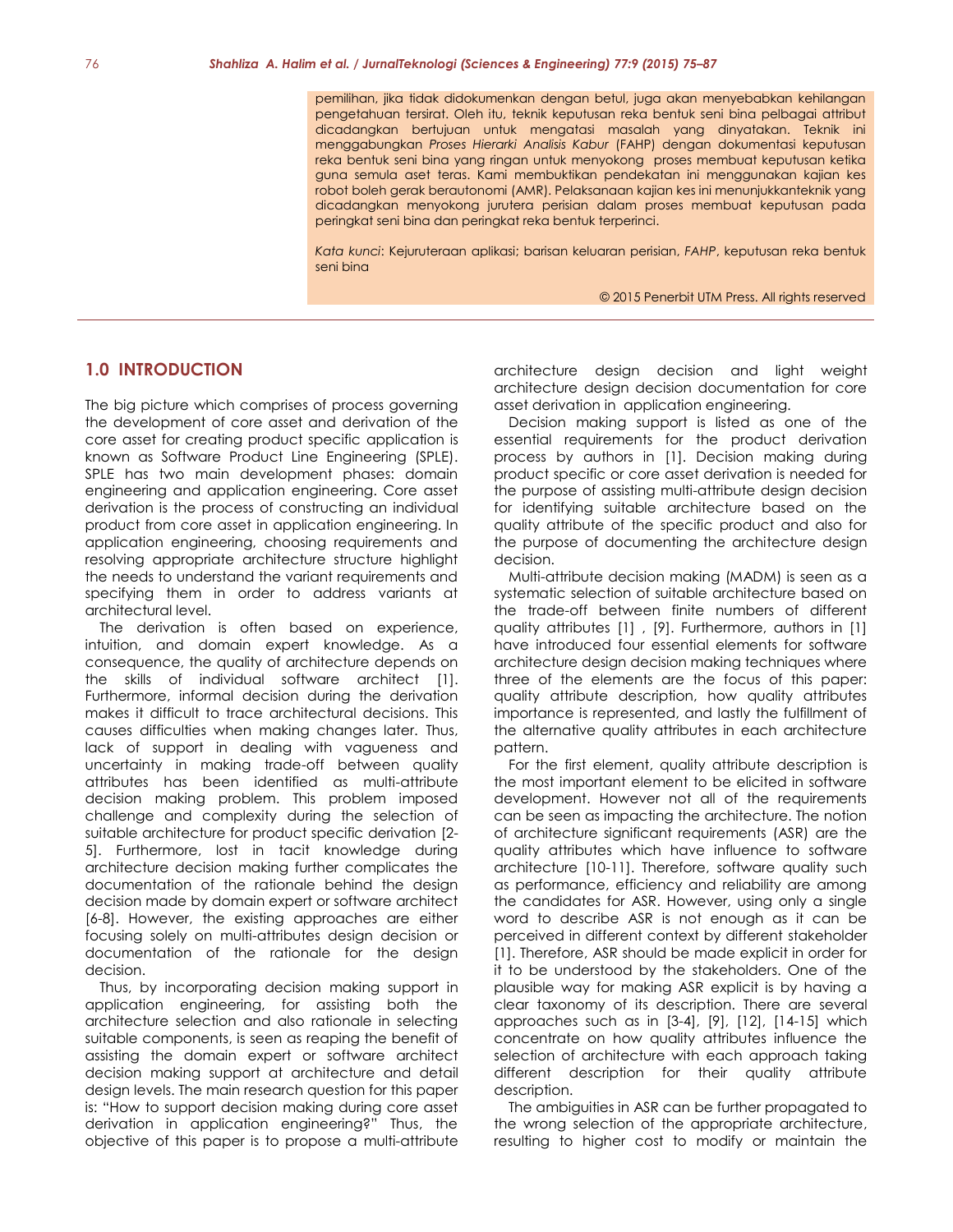software in the future. Therefore, a systematic approach is needed for the purpose of uncovering the appropriate architecture [11]. These difficulties further highlighted the significance of the second and third element listed earlier. Based on Falessi *et al*. [1], precise result is possible if quality attribute importance is represented using elicited weight in Analytical Hierarchical Process (AHP). Furthermore, it is also possible to yield finer results if AHP elicited ratio is used for representing the fulfillment of the alternative quality attributes in architecture pattern. Among the approaches which concentrate on quality attribute description listed in the previous paragraph, only [3], [9], [12], [13] concentrate on AHP to represent quality attribute importance and quality attribute fulfillment among architecture pattern. Thus, among them, only Dhaya and Zayaraz [3] and Zaki *et al*. [15] implement *FAHP* in their approach.

Feature model is the most used model to represent variability in SPL. Feature model is used to decide on which product should be derived from SPL. Feature model represents the variability by showing the variable selections in a form of hierarchical structure. The variable selections can be in the form of optional selection (OR relation), alternative selection, multiple selection and mutual exclusion (XOR relation). Additionally, as described by Capilla and Bosch in [8], there are similarities between decision model and feature model which is also known as variability model in SPL. Due to the similarities, there exist approaches which combine feature model and design decision together such as by Alebrahim and Heisel [17]. There are also approaches which extend the design decision and rationale concept in SPL such as the approach by Thurimella and Bruegge [16].

Architecture design decision (ADD) is the implicit and also tacit knowledge hidden in the mind of an expert software architect. Without a proper documentation of the knowledge, there are no explicit explanations as to why do the architecture is designed in such a way. The reconstruction of software architecture would have to make do with the undocumented knowledge of the software architect. Therefore, ADD is seen as the rationale for recording the decision making process which leads to the design of the architecture in the first place. Perry and Wolf [18] define rationale as "captures the motivation for the choice of architectural style, the choice of elements and the form". Without the documented rationale, the tacit knowledge in designing the architecture will vaporize and it will hinder the future changes to the architecture.

Design rationale approach is one of the earliest approaches to document rationale in architecture design decision and among them are Issue Based Information Systems (IBIS), Questions, Options and Criteria (QOC), and Design Rationale Language (DRL) [19]. In order to represent ADD, the inspiration comes from the design rationale work by Thurimella and Bruegge [20]. However, the design rationale based approach requires a link between questions, options and documentation of rationale which requires much effort from the user [21-22]. Therefore, a more lightweight approach is required and the mostsuitable approach is template based documentation proposed by [22] or based on UML annotation as implemented by Alebrahim and Heisel [17].

The paper is organized as follows: in the next section, background information on the underlying elements comprise of architecture decision making techniques are described. In section 3, the complete architecture decision making process which comprised of two levels of decision making is provided. Section 4 describes the proposed profile representing the proposed technique. Section 5 illustrates the applicability of the proposed technique using AMR as a case study. Related works are discussed in section 6 and finally section 7 concludes the findings and presents future works for the research.

## **2.0 DECISION MAKING PROCESS FOR CORE ASSET DERIVATION**

The proposed multi-attributes architecture design decision documentation technique supports core asset derivation from two perspectives, early design decision making and detail design decision making. Based on literatures, difficulties faced in application engineering is to fulfill the quality requirements of artefact produced during product derivation. This is seen as an early decision making where the most suitable architecture pattern which can fulfill the desired quality requirements. However, there are usually more than one quality requirements suitable for a product and there may be unclear decision in determining the importance of each quality attribute. Therefore multi-attribute decision technique which is able to accommodate fuzziness in decision making is required. Thus, *FAHP*analysis is the technique chosen for assisting the decision making process. Figure 1 shows the first cycle, multi-attribute architecture pattern documentation. From the figure, based on specific application needed from stakeholder, quality attributes binding is done. Quality attributes binding is where the quality attribute and sub quality attribute that are identified during domain analysis are specialized into NFR based on the stakeholder need. The NFR statement for pairwise comparison will be the input for *FAHP* analysis and the analysis will produce the most recommended architecture pattern.

During the core asset derivation, the feature model is used to identify a suitable configuration for developing a product specific application. Suitable variation points in the feature model are selected and binded for the purpose of configuration in detail design decision making For the second cycle, feature based selection according to the design issue is done. Design issue is determined according to the stakeholder need identified during application engineering. Based on the design issue, suitable variation points and variants will be bound or selected. The selection should specify the suitable rationale for the choice taken. The selection of feature is then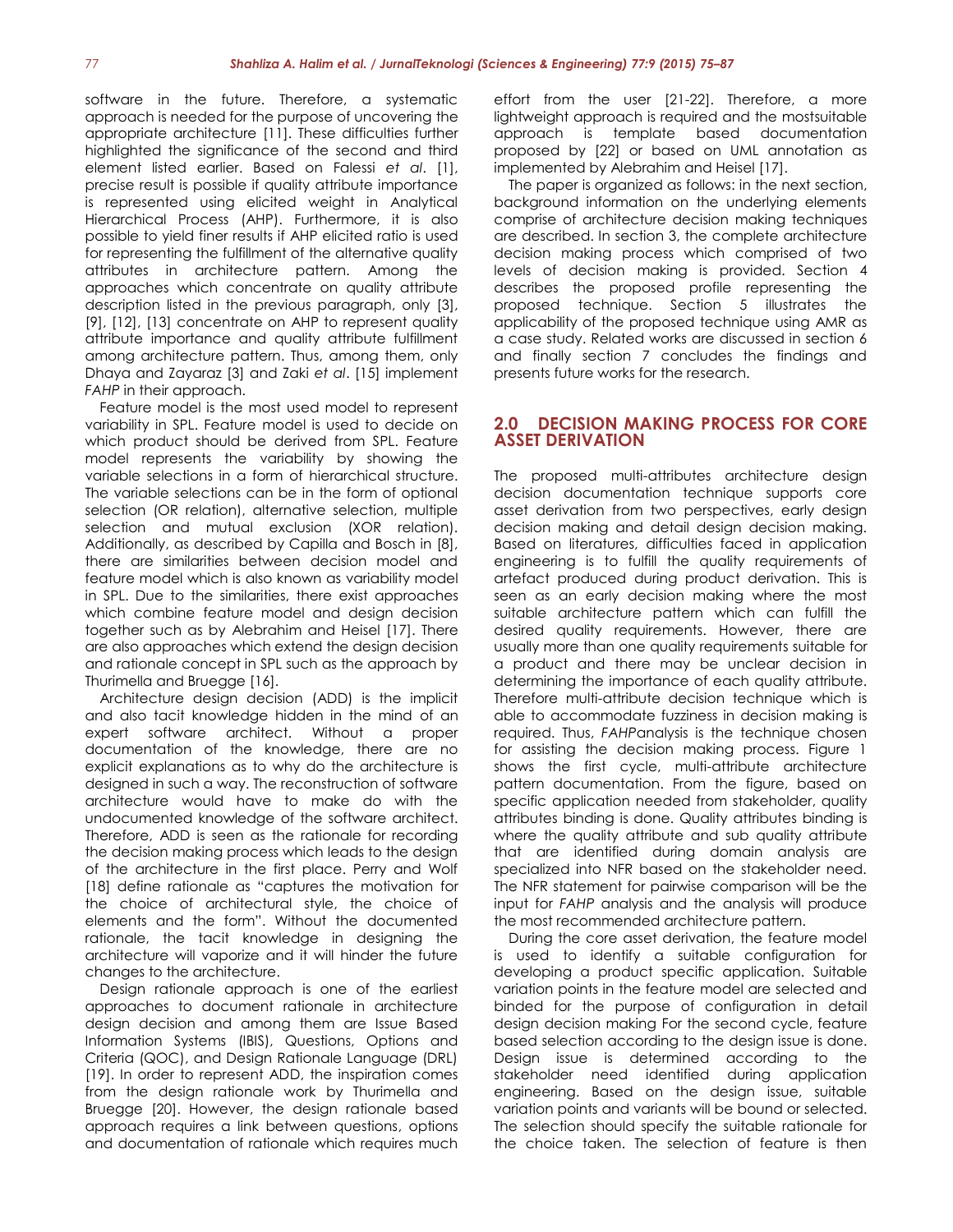updated into the architecture pattern and the outcome will be the product specific architecture based on the stakeholder need. The second cycle is illustrated in Figure 2. The detail description of the elements and mechanisms for each specific process is as elaborated subsequently in section 2.1 and section 2.2.



**Figure 1** Multi-attribute architecture pattern identification



**Figure 2** Feature based selection architecture design decision documentation

#### **2.1 Multi-Attribute Architecture Pattern Identification**

Enhanced with fuzzy technique, *FAHP* provides the linguistic scale to overcome the deterministic scale originally proposed in AHP. The linguistic scale known as Triangular Fuzzy Number (TFN) represents the fuzziness and uncertainty in human decision making. TFN extends the crisp importance priority in AHPwith fuzzy number whose membership is defined by three numbers, expressed as (l,m,u). The linguistic scale used for the pairwise comparison of quality attribute is adopted from [23] and can be referred in Table 1. Table 1 shows an example of pairwise comparison between efficiency, portability and maintainability. To convert the linguistics scale into its equivalent TFN, the scale and its corresponding TFN value from [24] are adopted and can be referred to in Table 2. Based on the pairwise comparison in Table 1 and its corresponding TFN value referred from Table 2, a fuzzy evaluation matrixA =  $(a_{ij})_{n \times m}$  is constructed. The fuzzy evaluation matrixis then used as an input for FAHP analysis. Fuzzy Extent Analysis by Chang [25] has defined the value of fuzzy synthetic extent S*<sup>i</sup>* with respect to the ith criteria as shown in Equation (1). Equation (1) represents fuzzy multiplication and the superscript -1 represents the fuzzy inverse.  $M_1$  and  $M_2$ are convex fuzzy numbers defined by the TFNs (l1,m1,u1) and (l2,m2,u2) respectively.

$$
s_i = \sum_{j=1}^{m} M_{C_i}^j \left[ \sum_{i=1}^{n} \prod_{j=1}^{m} M_{C_i}^j \right]^{-1}
$$
 (Eq.1)

The comparison can be done between  $M_1$  and  $M_2$ as in Equation (2). To compare  $M_1$  and  $M_2$ , both values of  $V(M_1 \ge M_2)$  and  $V(M_2 \ge M_1)$  are needed. In Equation (2), iff represents "if and only if". As shown in Equation(2), for  $V(M_2 \geq M_1)$  the highest intersection point,  $x_d$  can be determined between the domains of *µM<sup>1</sup>* and *µM<sup>2</sup>* with ordinate *d* as shown in Figure 3 [26]. Equation (3) is used to calculate ordinate *d*, the possible ordinate for the intersection between *M<sup>1</sup>* and *M2*.

$$
V(M_1 \ge M_2) = 1 \text{ iff } m_1 \ge m_2,
$$
  
 
$$
V(M_2 \ge M_1) = \text{height } (M_1 \cap M_2) = \mu_{M_1}(x_d),
$$
 [Eq. 2]



**Figure 3** Intersection between M<sub>1</sub> and M<sub>2</sub>

$$
V(M_2 \ge M_1) = \text{height} (M_1 \cap M_2) =
$$
  

$$
\frac{l_1 - u_2}{(m_2 - u_2) - (m_1 - l_1)} = d
$$
 (Eq. 3)

The degree of possibility for a convex fuzzy number M to be greater than the number of k convex fuzzy numbers  $M_i(i=1, 2,...,k)$  can be given by the use of the operations min and can be defined by Equation (4)

 $V(M \ge M_1, M_2, ..., M_k = V[(M \ge M_1) \text{and} (M \ge M_2)]$ 

and ….. and  $(M \geq M_k)$ ]

$$
= \min V(M \ge M_i), i = 1, 2, ..., k. \tag{Eq. 4}
$$

Assume that d'( $A_n$ ) = min  $V(S_i=S_k)$ , where  $k = 1, 2, ..., n$ , k ≠ i, whereA is a fuzzy evaluation matrix and n is the number of criteria. Then a weight vector  $(W')$  is given by Equation (5) with the normalized weight vectors  $(W)$ can be referred in Equation  $(6)$ .

$$
W' = (d'(A_1), d'(A_2), \dots, d'(A_m))^T
$$
 (Eq. 5)

$$
W = (d(A_1), d(A_2), ..., d(A_m))^T
$$
 (Eq. 6)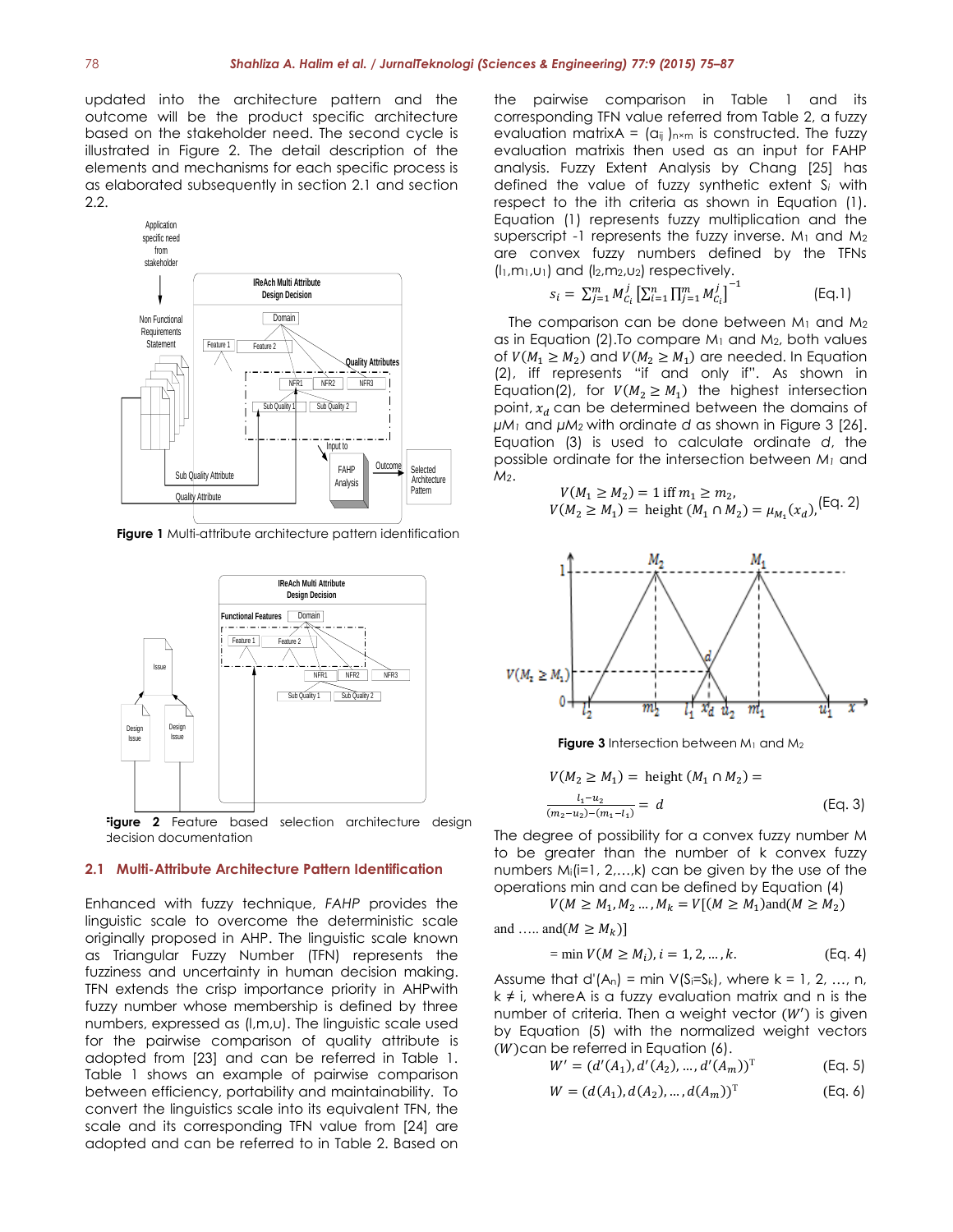| <b>Pairwise Comparison</b>                             | Pairwise comparison: Importance of one criterion to another |                      |                    |                  |                  |                   |                  |                  |                    |                      |                  |
|--------------------------------------------------------|-------------------------------------------------------------|----------------------|--------------------|------------------|------------------|-------------------|------------------|------------------|--------------------|----------------------|------------------|
|                                                        | Software Quality                                            | Absolutely Important | Strongly Important | Fairly Important | Weakly Important | Equally Important | Weakly Important | Fairly Important | Strongly Important | Absolutely Important | Software Quality |
| Is Efficiency more important than<br>Portability?      | Efficiency                                                  |                      | $\mathsf X$        |                  |                  |                   |                  |                  |                    |                      | Portability      |
| Is Efficiency more important than<br>Maintainability?  | Efficiency                                                  |                      |                    |                  |                  |                   |                  |                  | Χ                  |                      | Maintainability  |
| Is Portability more important than<br>Maintainability? | Portability                                                 |                      |                    |                  |                  |                   |                  | Χ                |                    |                      | Maintainabil     |

| <b>Table 2</b> Linguistic Scale and TFN Valueª |  |
|------------------------------------------------|--|
|------------------------------------------------|--|

| Priority       | <b>Linguistic Scale</b>                       | <b>Triangular Fuzzy</b><br>Number (TFN) | Description                                                                             |
|----------------|-----------------------------------------------|-----------------------------------------|-----------------------------------------------------------------------------------------|
|                | Equally Important (Eq. Imp)                   | (1,1,1)                                 | Two quality attributes ( <i>i</i> and <i>j</i> )<br>contribute equally to the objective |
| $\overline{2}$ | Intermediate values between adjacent<br>scale | (1,2,3)                                 | Used to represent a compromise<br>between the preferences 1 and 3                       |
| 3              | Weakly Important<br>(W. Imp)                  | (2,3,4)                                 | One quality attributes is weakly more<br>important than the other                       |
| 4              | Intermediate values between adjacent<br>scale | (3, 4, 5)                               | Used to represent a compromise<br>between the preferences 3 and 5                       |
| 5              | Fairly Important<br>(F. Imp)                  | (4,5,6)                                 | One quality attributes is fairly more<br>important than the other                       |
| 6              | Intermediate values between adjacent<br>scale | (5,6,7)                                 | Used to represent a compromise<br>between the preferences 5 and 7                       |
|                | Strongly Important<br>(S. Imp)                | (6,7,8)                                 | One variable is strongly more<br>important than the other                               |
| 8              | Intermediate values between adjacent<br>scale | (7,8,9)                                 | Used to represent a compromise<br>between the preferences 7 and 9                       |
| 9              | Absolutely Important<br>(A. Imp)              | (9, 9, 9)                               | One variable is absolutely more<br>important than the other                             |

Architectural pattern is used in this research as it has predictable non-functional properties where each pattern consists of one or more quality attributes. To enable the architecture pattern to be used in *FAHP*,

the identified quality attributes must be given a numeric value or score as to how high or low the quality attributes are in the specified architecture pattern. This is referred in Section 2 as fulfillment of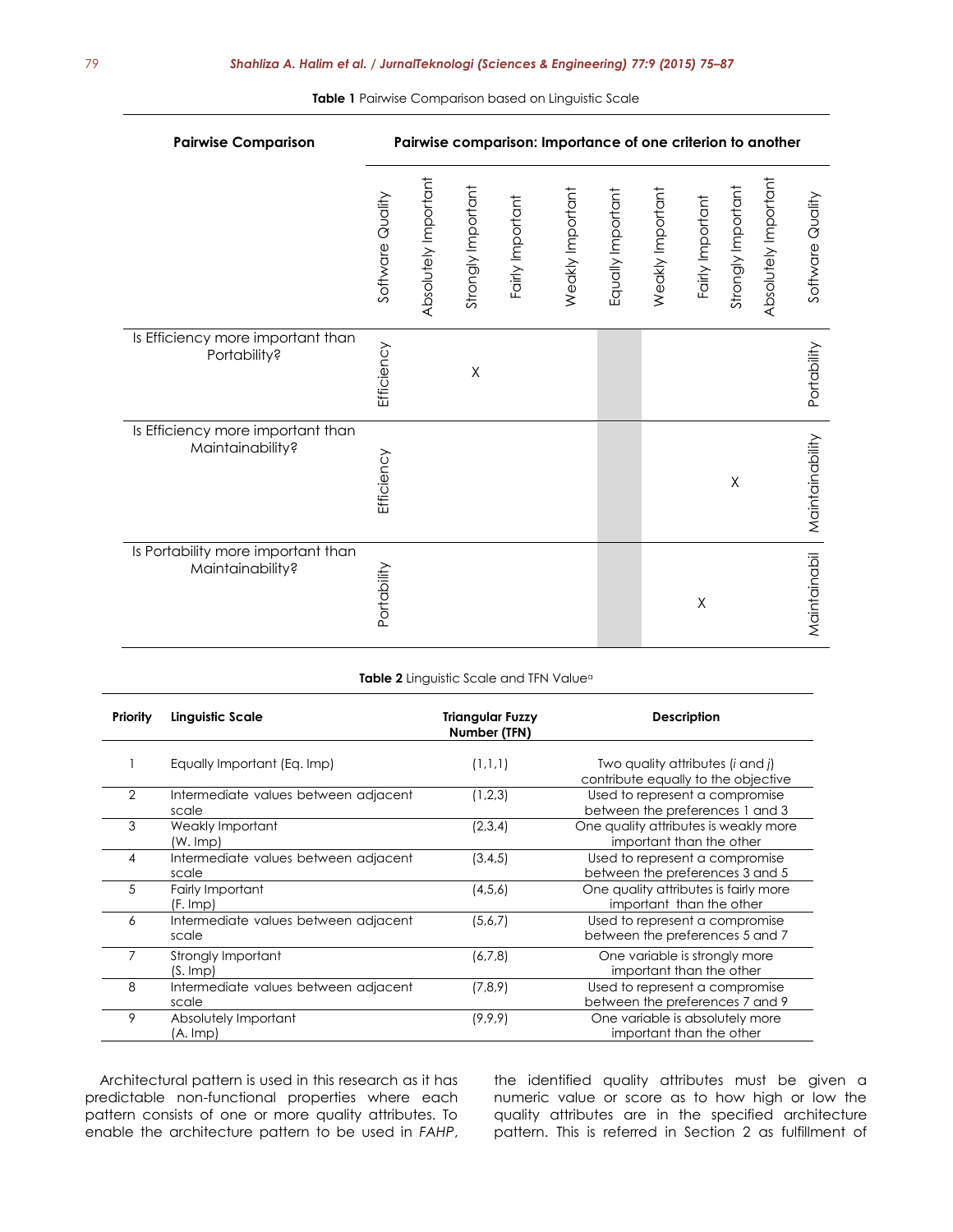quality attributes in software architecture pattern. The normalized weight vector identified earlier using fuzzy AHP calculation is then multiplied with the score value.

The fulfillment of the alternative quality attribute in each architecture pattern is adopted from [9] where the authors used discrete ordinal integer values of x ∈ [-2,2] for the score.

$$
X = \begin{cases}\n-2 \text{ if symbol } = - - \\
-1 \text{ if symbol } = - \\
0 \text{ if symbol } = 0 \\
1 \text{ if symbol } = + \\
2 \text{ if symbol } = + +\n\end{cases}
$$
\n(Eq. 7)

Using the score, eight architecture patterns from real time system domain [27] are analyzed, and the result of the analysis of the fulfillment of the quality attribute taken from ISO9126 in each of the eight architecture patterns areshown in Table 3. Using the normalized weight from *FAHP* and the fulfillment or score for the quality attributes for each architecture pattern, weight scoring method will be used to identify which architecture pattern has the highest results of the best matched architecture.

**Table 3** Quality attributes fulfillment for architecture pattern<sup>a</sup>

| <b>Quality Attribute</b><br>Architecture<br>Pattern | Functionality | Reliability | Usability | Efficiency | Maintainability | Portability |
|-----------------------------------------------------|---------------|-------------|-----------|------------|-----------------|-------------|
| Layered                                             | $+$           |             |           | $++$       | $++$            | $++$        |
| Five-Layer                                          | $+$           |             |           | $++$       |                 | $++$        |
| Microkernal                                         | $++$          |             |           |            |                 |             |
| Channel                                             |               | $^{+}$      |           | $++$       | $+ -$           | $\ddot{}$   |
| Recursive                                           | $++$          |             |           |            |                 |             |
| Containment                                         |               |             |           |            |                 |             |
| Hierarchical                                        |               |             |           |            | $++$            | $++$        |
| Virtual Machine                                     |               |             |           | $\ddot{}$  |                 | $++$        |
| Component Based                                     | $++$          |             |           |            | $++$            |             |

## **2.2 Feature Based Selection Architecture Design Decision Documentation**

Although representing design decision making provides a number of benefits, the means to capture design decision and its rationale is still an open issue [6]. This paper focuses on a lightweight approach to annotate the feature model with the design issue and rationale for choosing the variation points and variants. The annotation is based on the SysML profile

extension which will be discussed in the following section.

In this second cycle of detail design decision making, the first step is to define the *Issue*based on the need given by the stakeholder for developing an application specific product. From the *Issue*, the second step is identifying the *Design Issues* and a suitable variation point and variants are selected and stored in *Configuration* tag value. Rationale is also included as to why the specified variants are selected and stored in *Rationale* tag value.

## **3.0 SYSML PROFILE FOR CORE ASSET DERIVATION**

Profile extension is used as it helps to model the important elements in SPL which are variability and commonality. SysML profile is extended in order to represent Domain Analysis, Domain Requirements, Domain Architecture and Architectural Design Decision. The complete profile extension can be referred to in Figure 4. The focus of this paper is on the profile extension in the Domain Analysis, Domain Requirement and Architecture Design Decision section.

The profile starts with Domain Analysis where quality attributes such as reliability or maintainability can be clarified using the NFR stereotype which can be refined using ISO9126 quality attributes model. The ISO 9126 standard is chosen because the standard has a clear taxonomy, which comprises of sub quality attributes and suitable metrics to enable a measurable quality attributes. The quality attributes will then be used in the *FAHP* analysis. The analysis is not included in the profile and is shown as a dashed line in Figure 4. The second part of the SysML profile extension is to document architecture design decision. To realize this goal, the extension includes stereotypes for representing the issue and design issue in selecting the variation point in feature model. The design issue is further described using configuration and rationale tag. *Configuration* tag stores the value of the configuration of variation points and variants selected, while the *Rationale* tag stores the reason why the specific variation point is chosen. Due to both feature and decision models are modeled together, the variation point in the feature model has *trace* relationship with the design issue stereotype.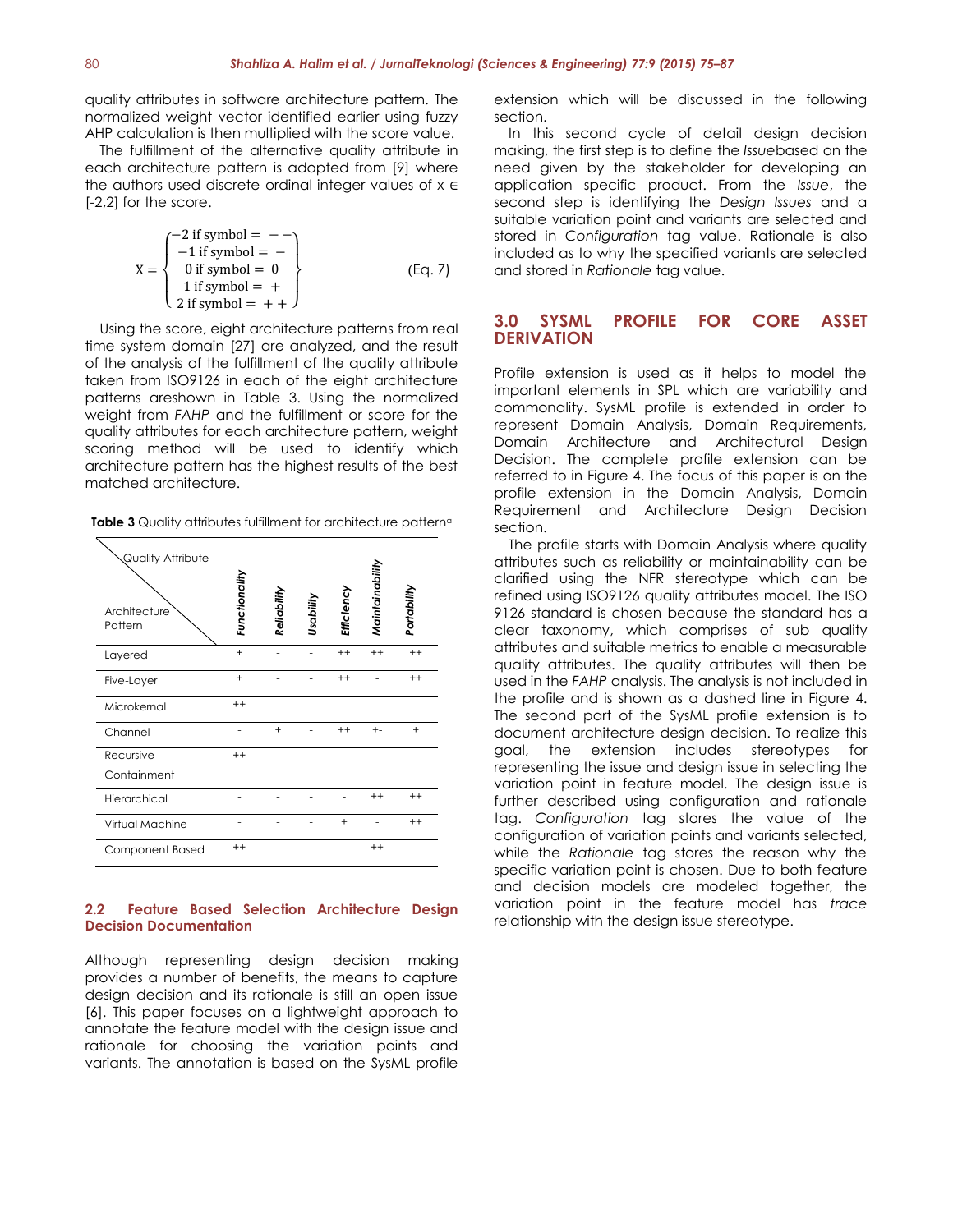

**Figure 4** Extension of SysML profile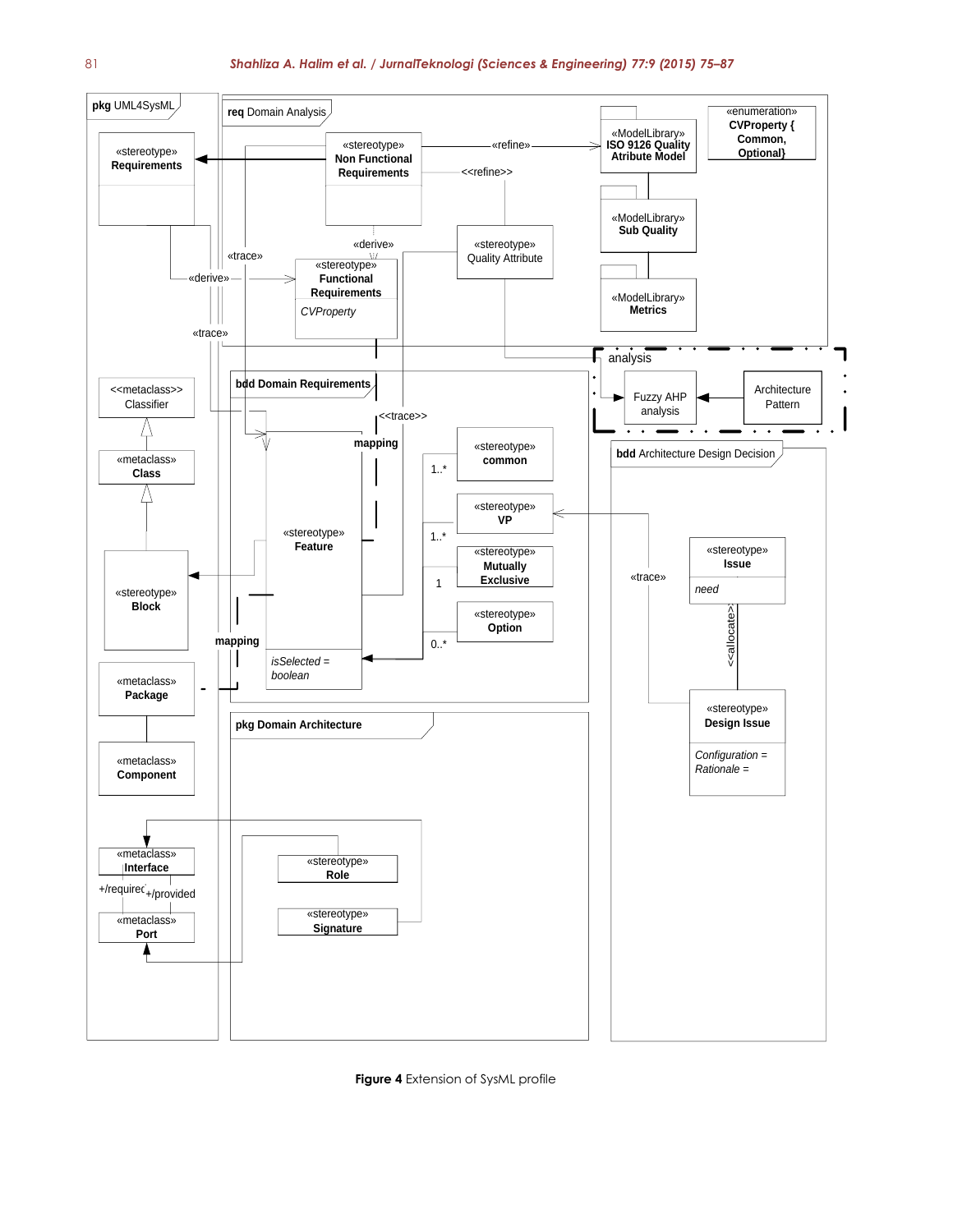## **4.0 CASE STUDY APPLICABILITY**

#### **4.1 Case Study Design and Planning**

Case study design and planning starts with the goal for case study implementation. The goal of this case study is to derive core asset using the proposed multiattribute design decision technique as described in the previous section.

#### **4.2 Data Collection**

Data used for this study can be classified as third degree data collection [28]. This is because the data comes from independent analysis done on requirements specification, manual documentation and research publication from similar applications of Autonomous Mobile Robot (AMR). There are four AMR identified based on the research collaboration done at Embedded Real Time and Software Engineering Research Lab (ERetSEL, Universiti Teknologi Malaysia). The four AMR are AMR for research, AMR for teaching, i-wheelchair and intelligent scooter Universiti Teknologi Malaysia. The fifth AMR is the parking assistant based on the work of (29]. The requirements from similar applications are gathered for the purpose of common and variability analysis. Another third degree data collection comes from the analysis of quality attributes fulfillment in each architectural pattern. There are eight architecture pattern accumulated from domain specific real time patterns documentation by [27] as tabulated in Table 3.

## **4.3 Architecture Significant Requirements (ASR)**

The first step is to understand the application specific need given by the stakeholder. Therefore the need specified in this case study is as follows:

## *To build an indoor wheelchair AMR for severely handicapped people*

For the quality attribute binding, there are three quality attributes identified for the specified need, namely efficiency, maintainability and portability. For efficiency, there are two sub qualities involved, that are resource based and time based qualities. NFR statement was created to further refine the quality attributes and sub quality attributes identified for the specified AMR, where NFR statement for efficiency is as shown in Figure 5(a). NFR statement for quality attributes portability and maintainability are as shown in Figure 5(b) and 5(c) respectively.



**Figure 5(a)** NFR statement for efficiency







**Figure 5(c)** NFR statement for maintainability

#### **4.4 Multi-Attribute Architecture Decision**

The pairwise comparison for NFR as revealed earlier in Table 1, shows that efficiency is strongly important than portability and represented as S.Imp in Table 4. Table 1 also shows Maintainability is strongly important than Efficiency and the pairwise comparison is also represented as S. Imp in Table 4. Pairwise comparison between portability and maintainability in Table 1 shows Maintainability is Fairly Important than Portability and denoted as F. Imp in Table 4.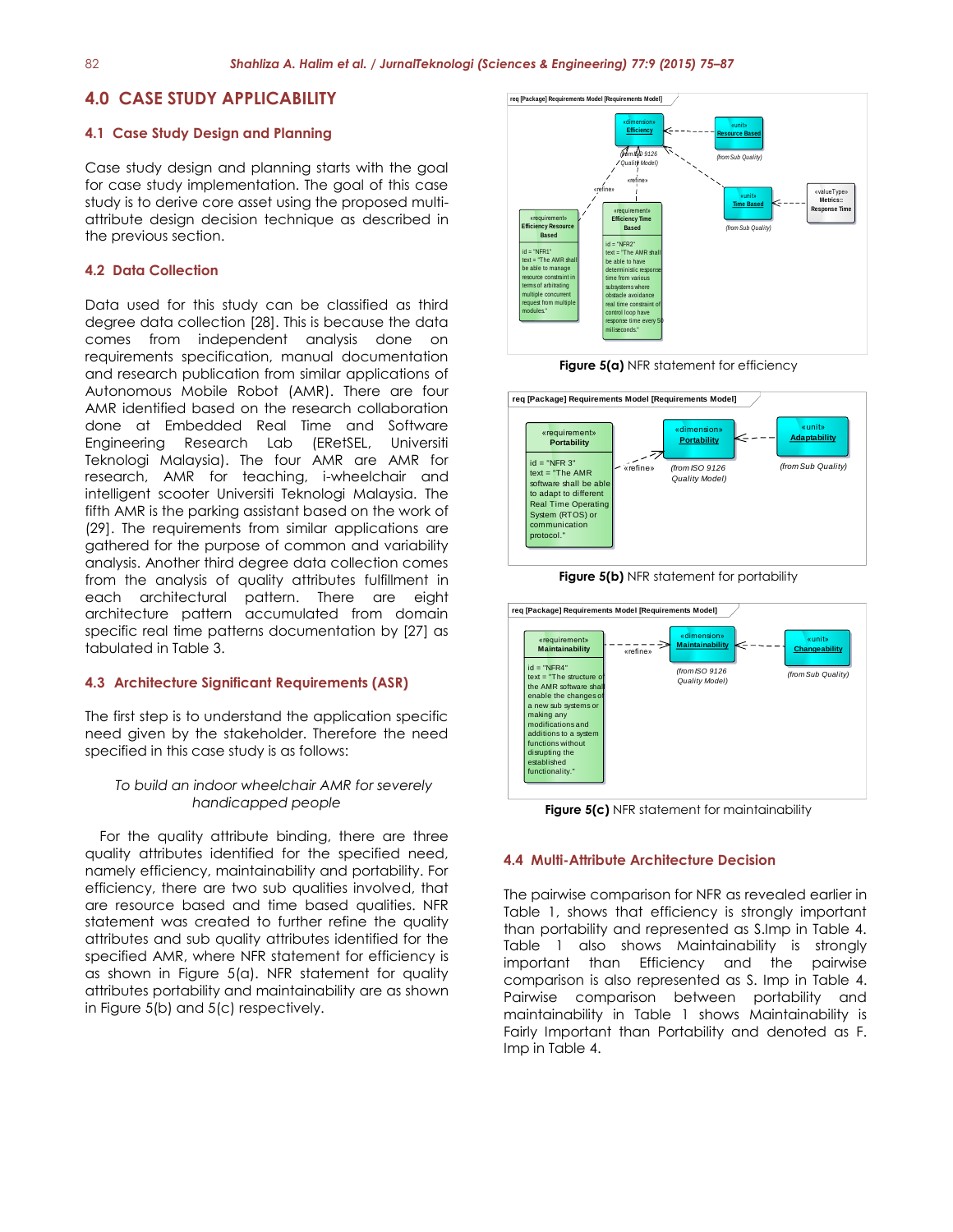**Table 4** Pairwise comparison of quality attributes importance<sup>a</sup>

|                 | <b>Efficiency</b> | <b>Portability</b> | Maintainability |
|-----------------|-------------------|--------------------|-----------------|
| Efficiency      |                   | S. Imp             |                 |
| Portability     |                   | -                  |                 |
| Maintainability | S. Imp            | F. Imp             |                 |

Pairwise comparison of the quality attributes importance in Table 4 has to be converted into its equivalent TFN value. For the conversion, the linguistic scale and its corresponding TFN value from Table 2 is referred. Based on the conversion, a fuzzy evaluation matrixA =  $(a_{ij})_{n \times m}$  is constructed and the value can be referred in Table 5. The fuzzy evaluation matrixis then used as an input for *FAHP* weight calculation as described in subsequent paragraphs.

| Table 5 Fuzzy evaluation matrix for the quality attributed |  |  |
|------------------------------------------------------------|--|--|
|------------------------------------------------------------|--|--|

|                     | <b>Efficiency</b> | Portability | Maintainability |
|---------------------|-------------------|-------------|-----------------|
| Efficiency          | (1, 1, 1)         | (6,7,8)     | (1/6,1/7,1/8)   |
| Portability         | (1/6,1/7,1/8)     | (1,1,1)     | (1/4,1/5,1/6)   |
| Maintaina<br>bility | (6,7,8)           | (4,5,6)     | (1,1,1)         |

*FAHP* weight calculation follows the equations as described in Section 3.1. The following calculations show sequence of steps for the calculation.

Fuzzy Synthetic Extent calculation by applying Equation (2).

 $S_{\text{Efficiency}} = \{0.36, 0.33, 0.37\}$  $S_{\text{Portability}} = \{0.26, 0.05, 0.28\}$  $S$ Maintainability =  $(0.55, 0.52, 0.60)$ 

M extent analysis objects comparison using Equation (3) and Equation (4).

 $V(S_{Efficiency} = S_{Portability}) = 1$  $V$  (Sefficiency = Smaintainability) = 1  $V$  (Sportability = SEfficiency) = 0.4387  $V$  (Sportability = S<sub>Maintainability</sub>) = 1  $V(S_{\text{Maintainability}} = S_{\text{Efficiency}}) = 1.8$  $V(S_{\text{Maintainability}} = S_{\text{Portability}}) = 1$ 

Weight vector object calculation with Equation (5)  $d'(efficiency) = V(Sc1 = Sc2, Sc3)$  $= min(1,1)$ =1  $d'(portability) = V(Sc2 = Sc1, Sc3)$  $= min(0.4387,1)$  $= 0.4387$  $d'$ (maintainability) =V (Sc3 = Sc1, Sc2)  $= min(1.8,1)$  $= 1$ 

Weight vector is normalized to obtain a non fuzzy number using Equation (6).

The weight vector before normalization is:  $W' = (1, 0.4387, 1).$ 

The value of weight vector after normalization with respect to Efficiency, Portability and Maintainability is:  $W = \{0.410, 0.180, 0.410\}^T$ 

Using the weight from *FAHP* and the score value obtained from the fulfillment of quality attributes for each architecture pattern as shown in Table 3, the multiplication of both values determines which architecture pattern has the highest ranking. From the result as shown in Table 6, the highest value comes from Layered pattern.

**Table 6** Ranking of architecture pattern based on weight and score calculation

|              | <b>Efficiency</b> | Maintainability | Portability |
|--------------|-------------------|-----------------|-------------|
| Layered      | 0.82              | 0.36            | 0.82        |
| Five Layered | 0.82              | $-0.18$         | 0.82        |
| Channel      | 0.82              | 0.18            | 0.41        |
| Hierarchical | -೧ 41             | 0.36            | በ ጸን        |

#### **4.5 Architecture Design Decision Documentation**

The first step is to define the issue. The issue is based on the need identified earlier in section 4.3. Related design issues are specified as shown in Figure 6, where there are three allocated design issues for the identified issue Selection of feature suitable for the design issue is done afterwards. For each selection of features, it will be recorded in the configuration tag value and the rationale for the selection is recorded in the rationale tag value. The design issues and the recorded tag values with the selected features represent the ADD documentation concept for this research. The selected features together with its associated design issues are as shown in Figure 7. For the purpose of clarity, the design issue together with the configuration of selected feature variants and its rationale aretabulated in Table 7.



**Figure 6** Issue and design issues for AMR case study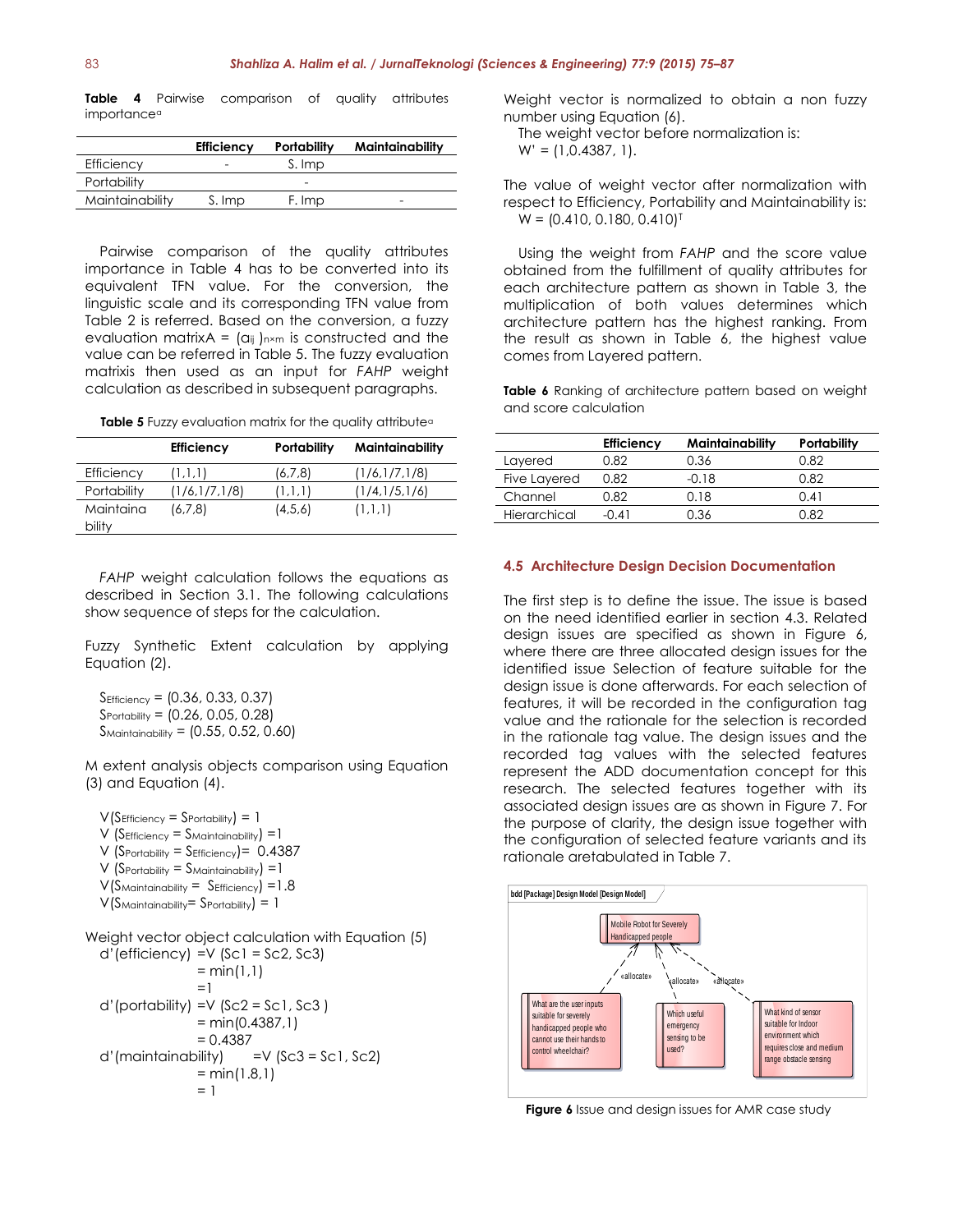

**Figure 7** Selected features and the corresponding design issue

|  |  |  | <b>Table 7</b> Design issue and its corresponding configuration and rationale |  |  |
|--|--|--|-------------------------------------------------------------------------------|--|--|
|--|--|--|-------------------------------------------------------------------------------|--|--|

| Design Issue                                                                                                                               | <b>Configuration Tag Value</b>                          | <b>Rationale Tag Value</b>                                                                       |  |
|--------------------------------------------------------------------------------------------------------------------------------------------|---------------------------------------------------------|--------------------------------------------------------------------------------------------------|--|
| What kind of sensor suitable for indoor<br>environment which requires close and<br>medium range obstacle sensing?                          | Velocity Sensor =<br>[Impulse Rear, Impulse Front]      | For indoor navigation, selected<br>sensing are essential for the<br>robot movement               |  |
|                                                                                                                                            | Obstacle Sensing =<br>[IR Sensor, Proximity Sensor]     |                                                                                                  |  |
| Which useful emergency sensing to be<br>used?                                                                                              | Collision Detection = [Whiskers, Micro<br>Switch]       | The cost of the selection is<br>cheaper                                                          |  |
| What<br>suitable<br>the<br>input<br>tor<br>are<br>severely handicapped people who<br>cannot use their hands to control the<br>wheel chair? | [Head<br>Movement,<br>User<br>Input<br>$=$<br>Jovstickl | Since the user not able to use<br>his/her<br>other<br>hand<br>input<br>mechanism is/are required |  |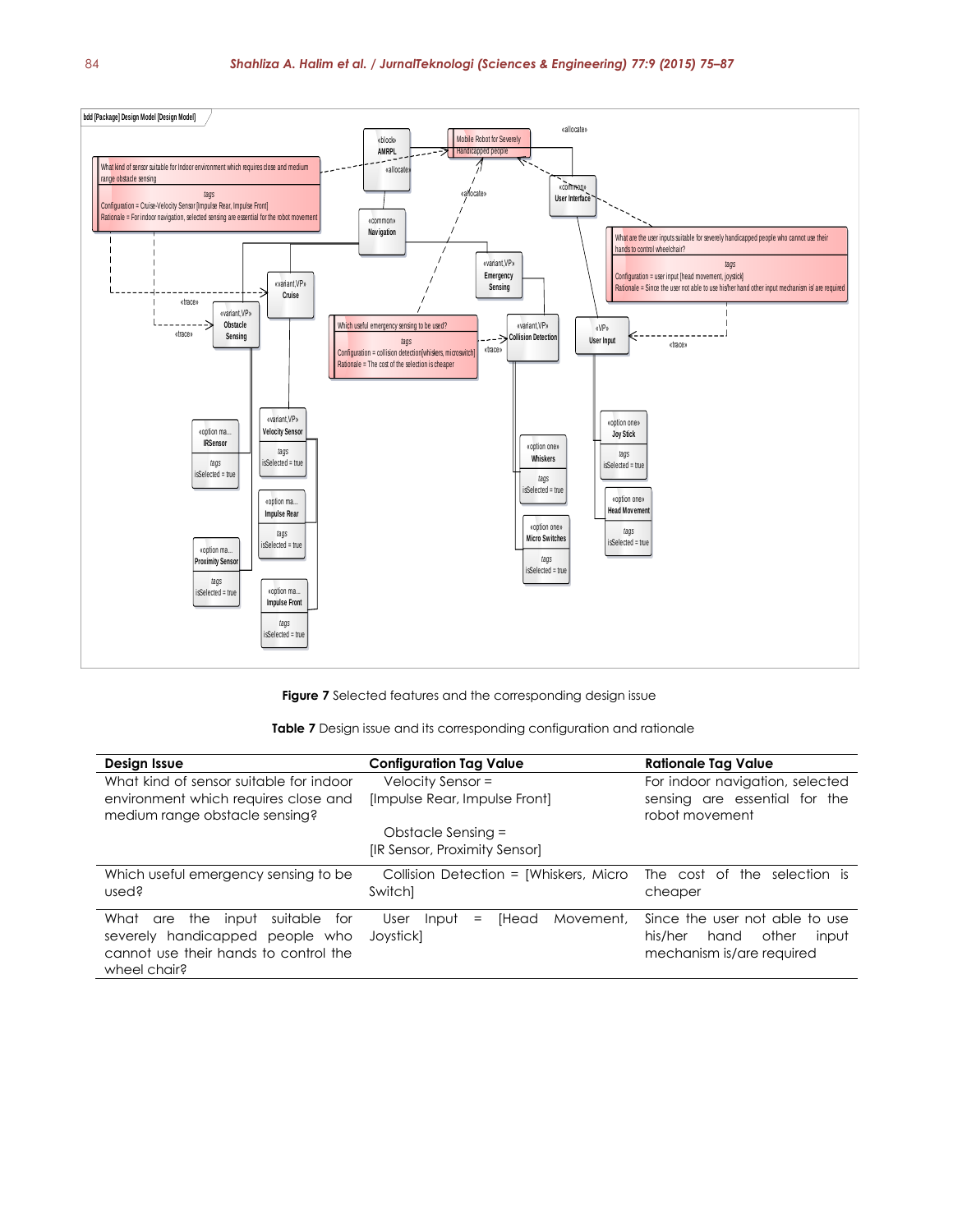## **4.6 Case Study Discussion**

The core assets are derived using the application engineering process. In this process, the quality and sub quality attributes are further being bind with NFR statements where it can give a concrete meaning to the ASR. The taxonomy identified from ISO 9126 is compatible enough to represent quality attributes such as Efficiency, Portability and Maintainability. However, there is a possibility that the taxonomy is not sufficient enough to represent every possible quality attributes such as scalability and performance. The quality attributes further assist in the pairwise comparison for the purpose of ranking the most suitable architecture. The linguistic scale and its corresponding TFN value further helps in overcoming the uncertainty and fuzziness in making trade-off for the quality attribute. The pairwise comparison using *FAHP* also shows that the technique is practical in quantitatively identifying the most suitable architecture pattern.

Furthermore, the design issues also helps in the identification of possible selection of variation points and variants in the feature model which can be recorded at the configuration tag value. Aside from that, the rationale for the selection of the variation points and variants can also be recorded in the rationale tag value. Strategies that might enhance the ADD documentation might involve a generated document for the ADD based on the value input at the modeling level. This gives an ample room for describing the configuration and rationale due to the little amount of display space in the model view. The tabulated display of design issues and its corresponding configuration and rationale as shown in Table 7 helps in relating the design decisions and features selected as suggested by Capilla and Bosch in [8].

## **5.0 RELATED WORK**

The importance of ASR in influencing the architecture is undeniable as shown by the incorporation of the ASR in the form of quality attributes description in several approaches such as in [3-4], [9], [12–15], [20]. However, majority of the approaches do not have a complete representation of the quality attribute using the taxonomy identified from ISO 9126 except the approach used in Thurimella and Bruegge [20].

There are several approaches such as [3], [9], [12,- 131 that concentrate on AHP to represent quality attribute importance and quality attribute fulfillment among architecture pattern. However, among them only Dhaya and Zayaraz [3] and Zaki *et al*. [15] which have the same notion as this paper in implementing *FAHP* for multi-attribute decision making. The incorporation of linguistic scale and TFN to accompany AHP help to overcomeuncertainty and fuzziness in making trade-off for the quality attribute. However, both approaches [3] and [15] do not have a clear taxonomy in representing quality attributes.

Thurimella and Bruegge [20] present an approach which combines variability and design rationale. However, the design rationale based approach requires a link between questions, options and documentation of rationale which requires much effort for the user. Therefore, a more lightweight approach is required and the most suitable approach is template based documentation proposed by [21] or based on UML annotation as implemented by Alebrahim and Heisel [17]. In this paper, the latter approach of annotating the feature model for the purpose of documenting design decision is implemented. However, this paper differs in terms of implementing design decision for feature selection instead of implementing it during component configuration as in [17].

This research has implemented the three most prominent elements for MADM in software architecture design decision making [1], namely quality attributes description, the importance of quality attributes and the description of fulfillment of quality attribute. The implementation of the three elements is seen as a systematic guidance in making decision in deriving architectural design during application engineering in SPL. The first element uses ISO 9126 taxonomy and implements it in the form of model based annotation as in Figure 5(a-c) which contributes towards a clearer taxonomy for quality attributes. Furthermore, to represent the importance of quality attributes for the stakeholder, the second element uses elicited weight in the form of stakeholder pairwise comparison of quality attributes using *FAHP.* The use of *FAHP* further assists in overcoming the vagueness and uncertainty experienced by the stakeholder during decision making.In addition, for the third element, ordinal scale of +, -, ++ and – are used as a representation for the purpose of describing the fulfillment of quality attributes for each alternative architecture as shown in Table 3. The ordinal scale is seen as a suitable measure for the quality attributes since there is no precise quantification for quality attributes fulfillment. Lastly, as there will be numerous rationale in architecture decision making during application engineering, design decision documentation annotationis perceived as suitable to record the tacit knowledge during design decision. The combination of these elements that have not yet been implemented by other researchers can be seen to support the architecture design decision during core asset derivation in SPL.

## **6.0 CONCLUSIONS AND FUTURE WORK**

The imprecise, uncertain and subjective nature of human or in this case stakeholders in making decision on the suitable quality attributes for SPL and also rationale for selecting suitable components for the PLA leads to a less objective decision. Therefore, a multi-attribute decision making with the ability to handle the uncertain and subjective nature of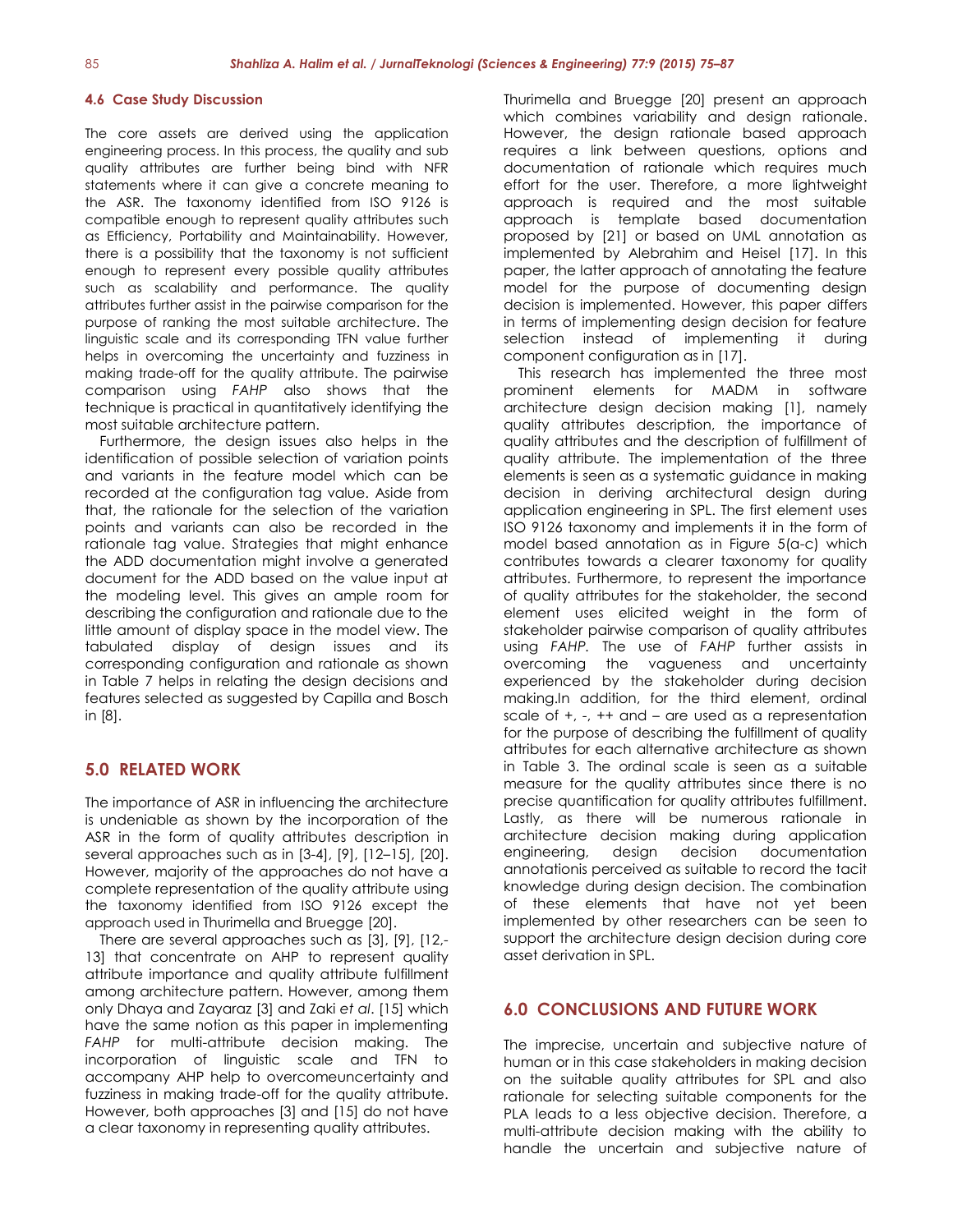human decision is proposed by using *FAHP*. Moreover, selected architecture pattern based on the quality attribute ensures that the architecture has the quality desired by the stakeholder.

Furthermore, the selection of different alternatives in designing the product specific application is not being recorded explicitly. This leads to lost or forgotten design rationale. However, not many practitioners are interested in documenting their rationale. Thus a lightweight decision representation is required in order to help in choosing the suitable variation points for product derivation process. In conclusion, the multi-attribute design decision technique helps in deriving application specific product in providing a fuzzy based linguistic to overcome the uncertainty and subjectivity in making decision regarding to the quality attribute. The design decision document is also seen as a lightweight approach by annotating the feature model with rationale of choosing the specific feature for the product derivation.

As a future work, tool support should be implemented based on the proposed technique. As for now,the difficulty is to establish an automated environment for supporting the proposed approach with the extension of *FAHP* multi-criteria design decision. Furthermore, a complete rule is needed for the mapping between the architecture pattern and the feature selection in enabling a product specific architecture derivation. Therefore, further investigation needs to be done in order to integrate the proposed extension models and the multi-criteria design decision concept and to define the rule in a more formal way for the tool. Moreover, the incorporation of a new series of standard known as *Software Product Quality Requirements and Evaluation* (SQuaRE) should be investigated to replace the use of ISO9126 in defining the quality attributes terms.

## **Acknowledgement**

We are arateful for the UTM scholarship to Author 1.Furthermore, we express our gratitude profoundly to Graduate Supervision Grant, Universiti Teknologi Malaysia (UTM) and Ministry of Science and Technology (MOSTI) under Vote No. 4S064 for their financial support. Our profound appreciation also goes to ERetSEL lab members for their continuous support in the working of this paper.

## **References**

- [1] Falessi D., Cantone G., Kazman R., and Kruchten P. 2011. Decision-making Techniques for Software Architecture Design: A Comparative Study. *ACM Computing Survey.* 43: 1-28.
- [2] Jansen, A. and J. Bosch. 2005. Software Architecture as a Set of Architectural Design Decisions. *5th Working IEEE/IFIP*

*Conference on Software Architecture (WICSA'05).* 109- 120.

- [3] Dhaya, C. and Zayaraz, G. 2012. Fuzzy based Quantitative Evaluation of Architectures using Architectural Knowledge. *International Journal of Advanced Science and Technology*. 49: 137-154.
- [4] Babu, D., Rajulu, G., Reddy R., Kumari A. 2010. Selection of Architecture Styles using Analytic Network Process for the Optimization of Software Architecture. *International Journal of Computer Science and Information Security.* 8(1).
- [5] Moaven, S., J. Habibi, H. Ahmadi, and A. Kamandi, A Decision Support System for Software Architecture-Style Selection. *2008. Sixth International Conference on Software Engineering Research, Management and Applications, 2008*. 213-220.
- [6] Weinreich, R. and G. Buchgeher. 2010. Integrating Requirements and Design Decisions in Architecture Representation. Lecture Notes in Software Engineering (LNCS), Springer Berlin Heidelberg. 86-101.
- [7] Lytra, I., H. Eichelberger, H. Tran *et al.* 2014. On the Interdependence and Integration of Variability and Architectural Decisions. *Proceedings of the Eighth International Workshop on Variability Modelling of Software-Intensive Systems - VaMoS '14*. 1-8.
- [8] Capilla, R. and Bosch J. 2013. Software Variability and Design Decision. In Systems and Software Variability Management, R. Capilla, J. Bosch, and K.-C. Kang, Eds. Berlin, Heidelberg: Springer Berlin Heidelberg. 287-292.
- [9] Galster, M. Eberlein, A. and Moussavi, M. 2010. Systematic Selection of Software Architecture Styles. *Journal of IET Software*. 4(5): 349.
- [10] Chen, L., Babar M. A., and Nuseibeh B. 2013. Characterizing Architecturally Significant Requirements. *Journal of IEEE Software*. 30: 38-45.
- [11] Niu, N., Xu, L., Cheng, J. and Niu Z. 2013. Analysis of Architecturally Significant Requirements for Enterprise Systems. *IEEE System Journal.* 8(3): 850-857.
- [12] Kim, J., Park, S. and Sugumaran V. 2008. DRAMA: A Framework for Domain Requirements Analysis and Modeling Architectures in Software Product Lines. *Journal of System Software*. 81: 37-55,.
- [13] Moaven, S., J. Habibi, H. Ahmadi, and A. Kamandi. 2008. A Fuzzy Model for Solving Architecture Styles Selection Multi-Criteria Problem. Second UKSIM European Symposium on Computer Modeling and Simulation. 388- 393.
- [14] Zhang, Y. Y.Sun, Peng, X. Cui, and H. Mei. 2011. Towards Quality Based Solution Recommendation in Decision-Centric Architecture Design. *Proceedings of the 23rd International Conference on Software Engineering and Knowledge Engineering (SEKE).* 776-781.
- [15] Zaki, M. Z. M. Jawawi, D. N. A, Halim, A. S. Hamdan N. M. 2013. Multi-Criteria Architecture Style Selection for Precision Farming Software Product Lines Using Fuzzy AHP. *International Journal of Advanced Software Computing Application*. 5: 3.
- [16] Thurimella, A. K. and B. Bruegge. 2012. Issue-based Variability Management. *International Software Technolology*. 54(9): 933-950.
- [17] Alebrahim, A. and M. Heisel. 2012. Supporting Quality-Driven Design Decisions by Modeling Variability. *Proc. 8th Int. ACM SIGSOFT Conference on Quality Software Architecture. - QoSA '12*. 43.
- [18] Perry, D. E. and Wolf, A. L. 1992. Foundations for the study of Software Architecture, ACM SIGSOFT Softw. Engieering Notes. 17(4).
- [19] A. Dutoit, R. McCall, I. Mistrik, and B. Paech. 2006. *Rationale Management in Software Engineering*. Springer Verlag, Heidelberg, Germany. 1-449.
- [20] Thurimella A. and S. Ramaswamy. 2012. On Adopting Multi-Criteria Decision-Making Approaches For Variability Management In Software Product Lines. *Proceeding of 16th Software Product* Line. 32-35.